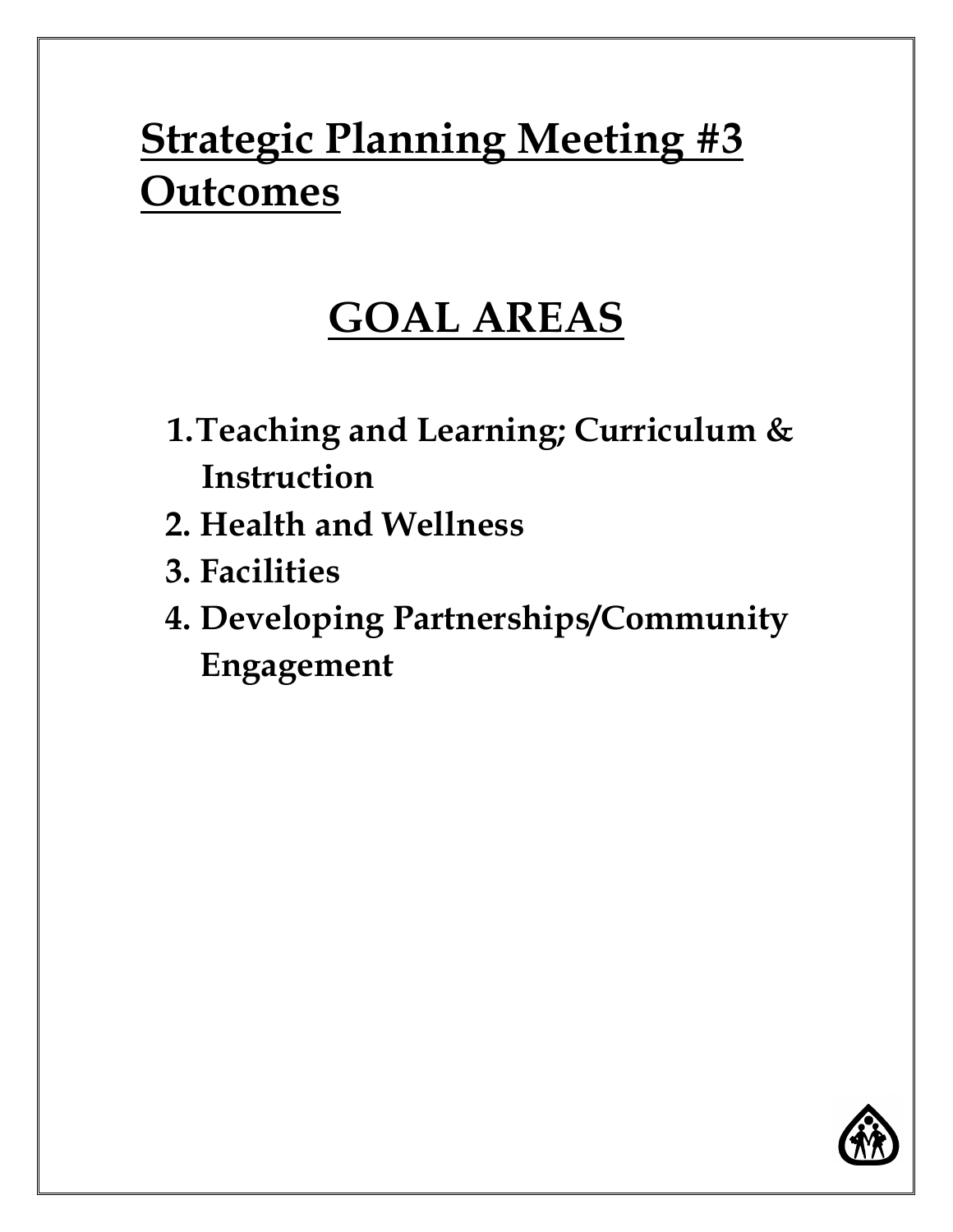### Teaching and Learning; Curriculum and Instruction

#### **Goal:**

**To create academic excellence through 21st century learning and innovative and creative teaching methods.**

- **a. Provide professional development to support progressive and innovative teaching and learning**
- **b. Create engaging learning experiences emphasizing crosscurricular collaboration, creativity and problem-solving**
- **c. Develop individualized learning pathways to support wellness and develop life skills**
- **d. Leverage community partnerships to support academic and career pathways**

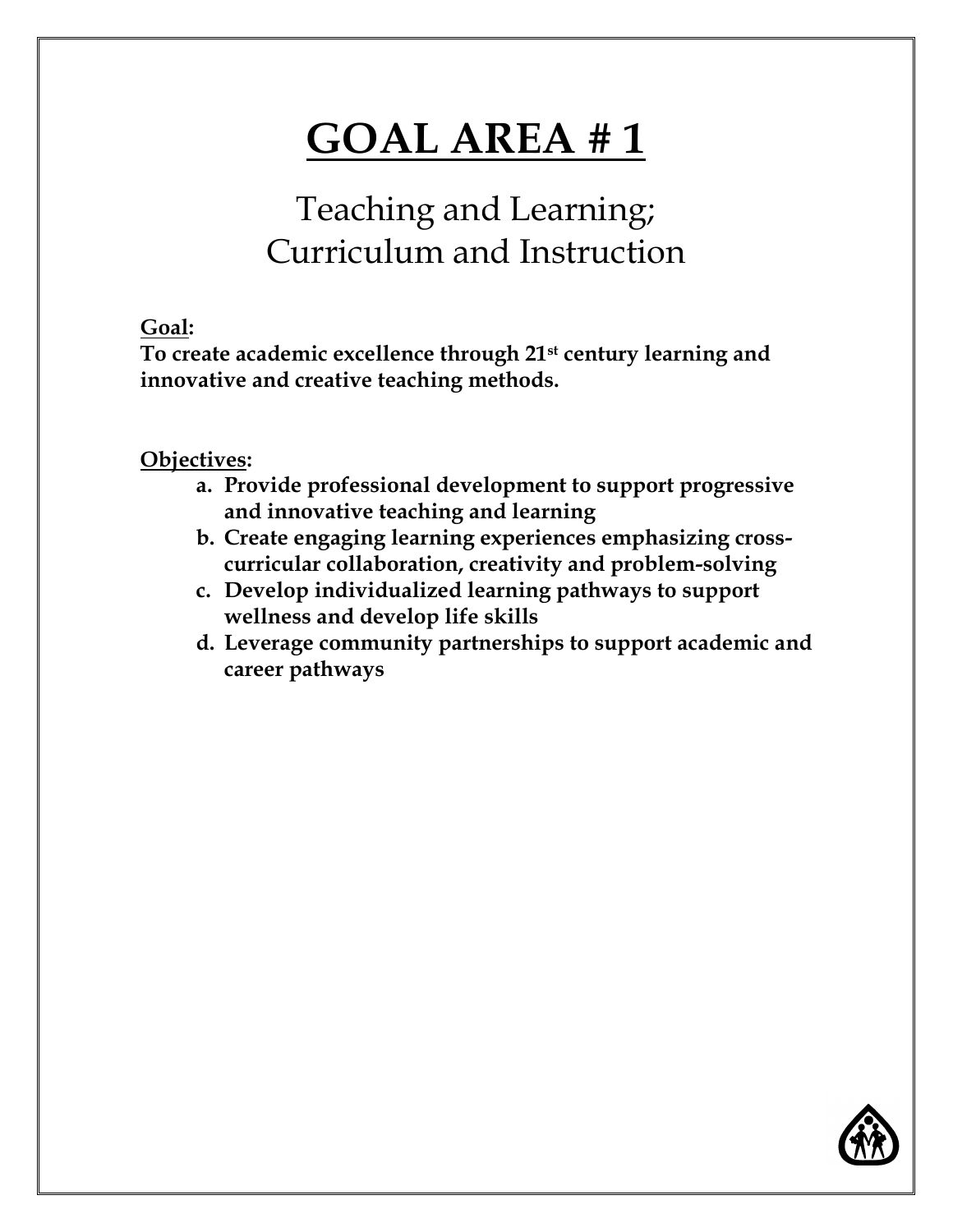Health and Wellness

**Goal:** 

**To provide an educational environment that balances academic rigor and emotional well-being so that students can reach their full potential and become resilient lifelong learners and productive citizens** 

- **a. To be able to provide tools, programs and resources to accommodate students in managing stress**
- **b. To provide programming to help students make healthy decisions**
- **c. Staff members will develop and demonstrate healthy and supportive relationships**
- **d. To create an inviting environment that allows for staff, parents, and students to collaborate and to empower students to advocate for themselves**
- **e. To provide strategies for students to adequately access their skills and abilities to allow them to develop realistic goals and expectations**

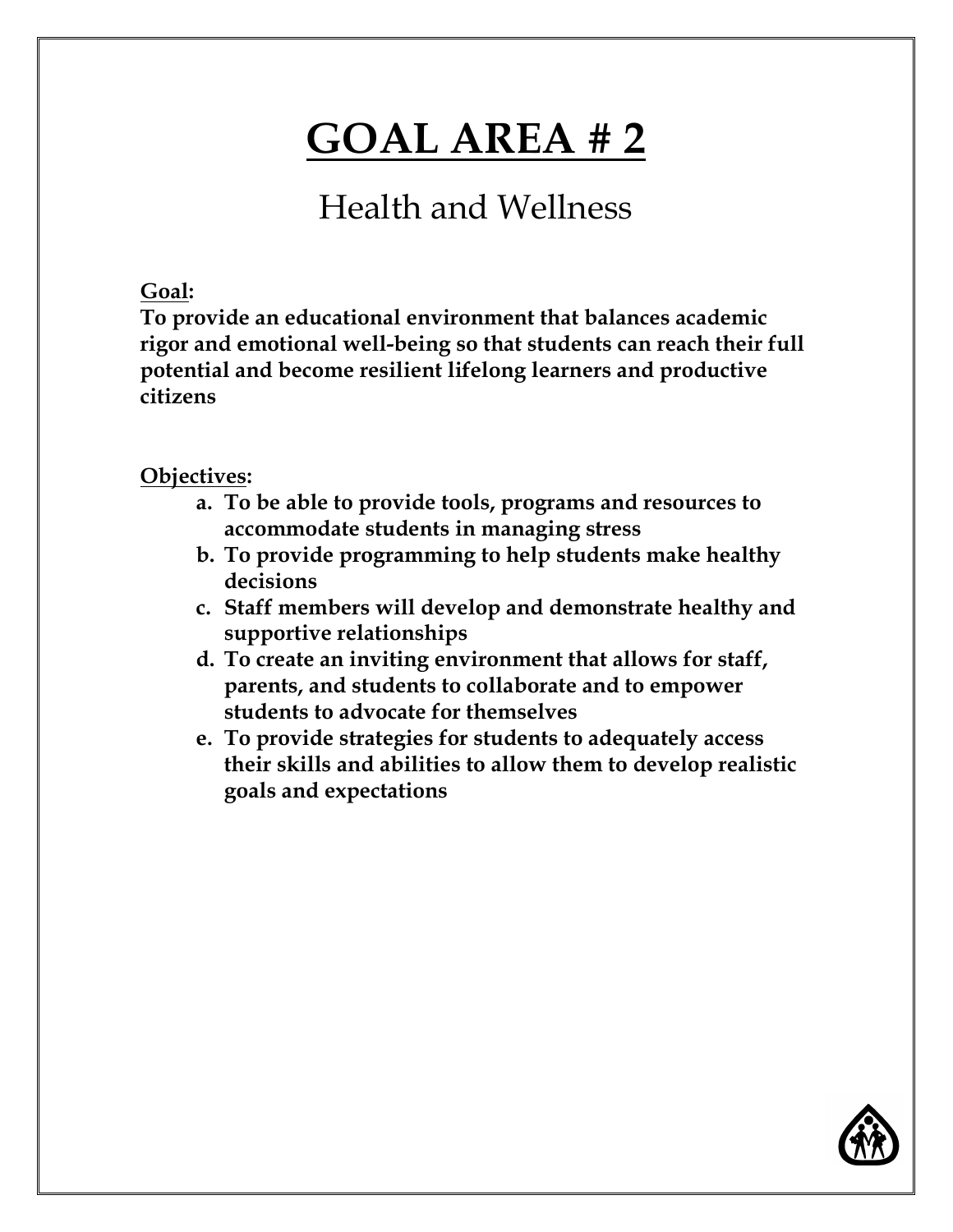### Facilities

#### **Goal:**

**To create a safe and secure learning environment equipped to deliver 21st century programs**

- **a. Create facilities that provide physical and emotional safety for students and staff**
- **b. Update and upgrade the infrastructure to meet the growing needs of students, staff, and community**
- **c. Identify and implement technology solutions that enhance student achievement**
- **d. Identify opportunities to improve energy efficiency**